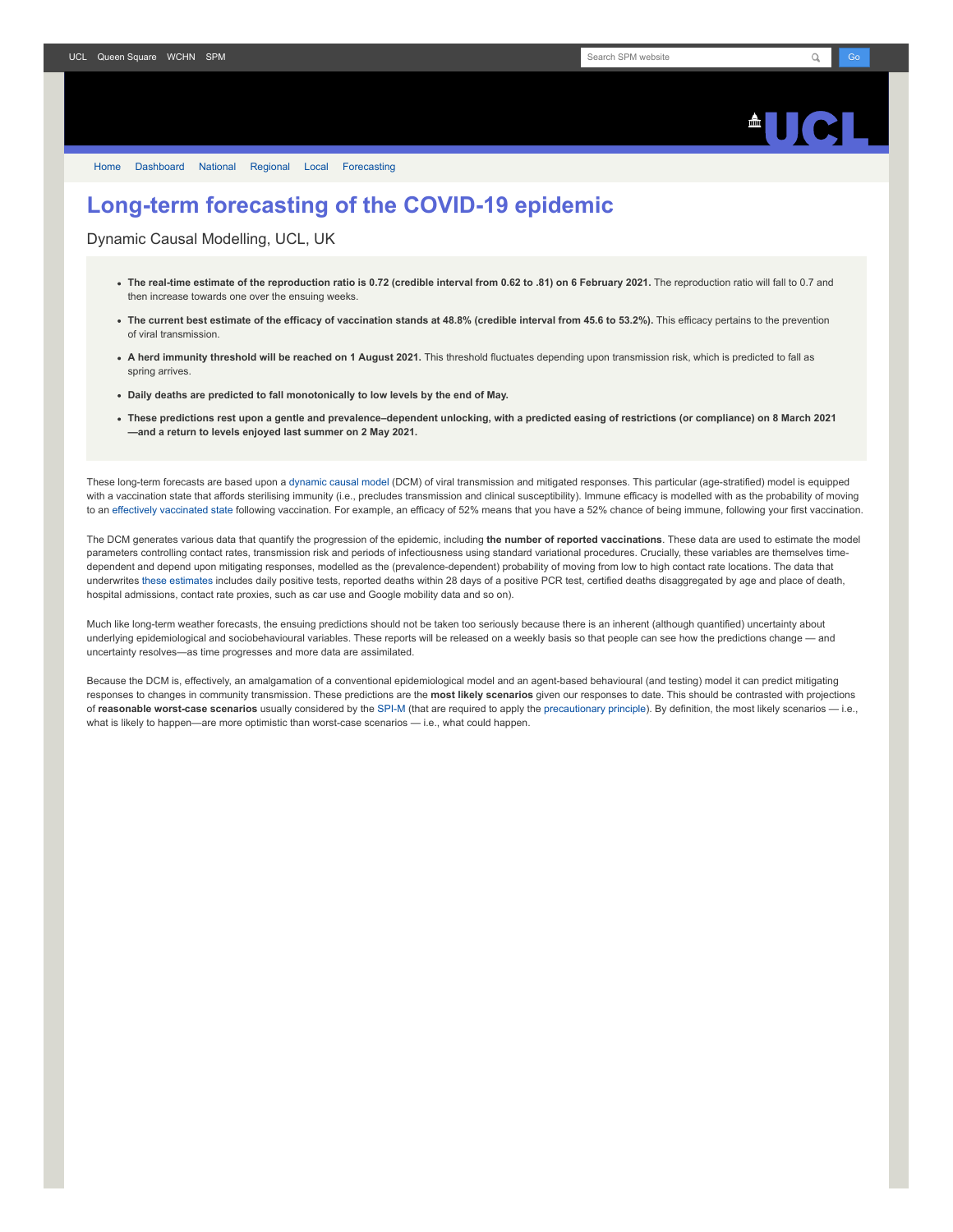

**Prevalence and reproduction ratio:** this panel provides a forecast of (i) the **prevalence of infection** and (ii) the reproduction ratio or **R-number** (blue and orange lines, respectively) with their accompanying confidence intervals (shaded areas). These forecasts are based upon parameters estimated from the data up until the reporting date (the vertical line). The data include [GOV.UK estimates](https://www.gov.uk/guidance/the-r-number-in-the-uk#latest-r-and-growth-rate) of the R-number, which are shown for comparison with the DCM estimates. The black dots correspond to the GOV.UK (SPI-M consensus) estimates moved backwards in time by 16 days from their date of reporting.

The DCM estimate of the R-number is based upon a [generative model](https://en.wikipedia.org/wiki/Generative_model) (i.e., a real-time estimate using data assimilation), while the [consensus estimates from the SPI-M](https://www.gov.uk/guidance/the-r-number-in-the-uk#contents) are based upon retrospective (i.e., Bayesian regression) analysis of recent data.

**Attack rate and immunity:** this panel shows long-term forecasts of **attack rate, population or herd immunity** and the number of vaccinations. In addition, an estimate of the **herd immunity threshold** is provided (yellow line). The vertical line illustrates the time at which herd immunity reaches the herd immunity threshold. Based upon the changes in testing, death rate and other data, one can estimate the efficacy of vaccination. The attack rate corresponds to the number of people who have been infected since the onset of the outbreak (blue line). This can be supplemented with a small proportion of the population that is estimated to have pre-existing immunity (e.g., mucosal immunity or cross immunoreactivity with other SARS viruses), shown in red. The combination can be read as the herd or population immunity.

The herd immunity threshold is based upon the effective reproduction ratio under pre-pandemic contact rates. The reproduction ratio corresponds to the product of the contact rate, transmission risk and mean infectious period. Note that the herd immunity threshold fluctuates. This reflects the fact that transmission risk changes with time. In this model, transmission risk is modelled as a seasonal fluctuation multiplied by smooth function of time ([parameterised with a discrete cosine set](https://www.medrxiv.org/content/10.1101/2021.01.10.21249520v1)). A fluctuating transmission risk accommodates changes in transmissibility (e.g., due to viral evolution) that is contextualised by seasonal variations in transmission (e.g., due to changes in temperature, humidity, socialising outdoors and the propensity for aerosol transmission).

The current estimates of the herd immunity threshold show that it has risen substantially since last July and is predicted to fall again during the spring. Clearly, there is a substantial amount of uncertainty about these long-term forecasts—as indicated by the wide credible intervals in both panels. Part of this uncertainty is due to the fluctuations in transmission risk.

**Daily deaths:** this panel shows fatality rates as assessed by patients who died within 28 days of positive PCR test and people who died from certified COVID-19. The former represents an underestimate of COVID-related mortality, where the degree of underestimation depends upon testing rates. The discrepancy is adequately modelled by evaluating the probability of succumbing to COVID-19 and having had a positive PCR test within 28 days.

**Mobility and lockdown:** a long-term forecast of locking and unlocking, based upon car use—as quantified by the Department of Transport—and Google mobility data. These measures of mobility are expressed in terms of the percentage of pre-pandemic levels. The expected mobility has been thresholded at three levels (40%, 75%, and 85%) to illustrate different levels of lockdown. The dates on the lower (graded pink) bar annotate a transition from a more restrictive level of mobility to a less restrictive level. Forecasts of mobility are based upon underlying contact rates that depend upon the prevalence of infection—and are then modulated with a smooth function of time (a discrete cosine set over one year).

This dynamic causal model includes age-stratification into three groups (below the age of 25, between 25 and 65 and over 65 years of age). The contact rates within and between the three groups (for high and low contact rate locations) are estimated from the data, under mildly informative lognormal shrinkage priors. Please see the following [technical report](https://arxiv.org/abs/2011.12400) for further technical details.

**Software note:** The figures in this report can be reproduced using annotated (MATLAB) code available as part of the free and open source academic software SPM (<https://www.fil.ion.ucl.ac.uk/spm/>), released under the terms of the GNU General Public License version 2 or later. The routines are called by a demonstration script that can be invoked by typing >> DEM\_COVID\_UK at the MATLAB prompt.